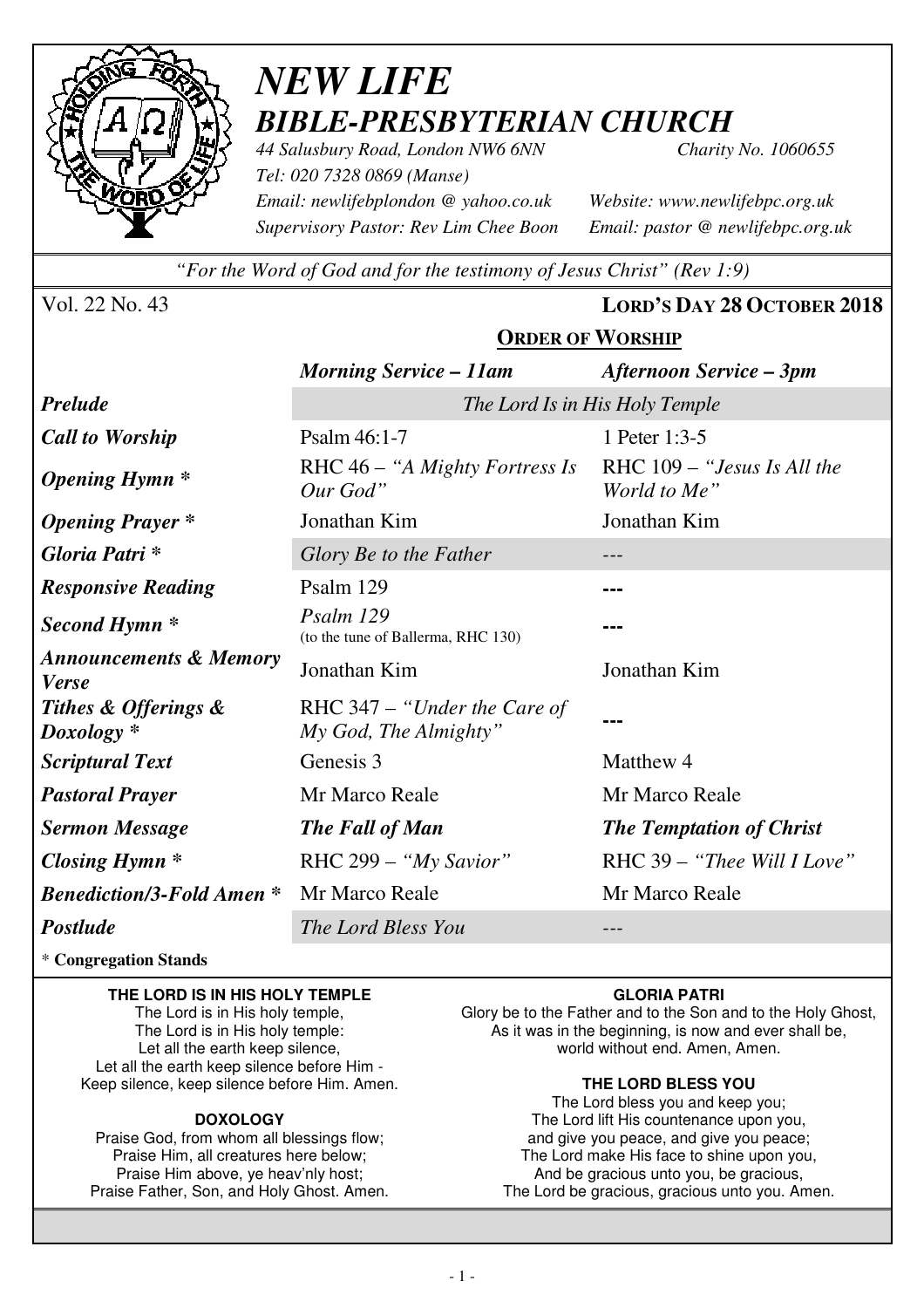# **DOES THE REFORMATION STILL MATTER?**

## **Adapted from Life BP Church Weekly, Sunday 30th October 2016**

It would not come as a surprise that Christians are more aware of 31<sup>st</sup>October as Halloween's Day than Reformation Day. The commemoration of Reformation Day has been eclipsed by the celebration of Halloween. Does the Reformation still matter since it happened 499 years ago? Living today in the  $21<sup>st</sup>$  century, the advancements made in science and technology have affected us in a way that our generation has forgotten to look to the wisdom of the past for guidance. Instead, we look to the future for the next new discovery or invention. What matters is tomorrow and not the news of yesterday. Inevitably, we view church history as boring and irrelevant.

However, this is an unwise perspective. Although almost five centuries have elapsed, remembering the Reformation gives us an understanding and appreciation of our Christian faith and godly courageous men who have contended for the faith. God has always called his people to remember his gracious works in the past. Israel was called to remember the Exodus with the Passover and the Feast of Tabernacles. The twelve memorial stones taken out of the Jordan River was to etch into the minds of the Israelites God's miraculous parting of the flooded Jordan River. Christians are called to remember the death of Christ with the Lord's Supper. The same principle holds true with the lessons of church history. It has been rightly said that those who do not learn from history are doomed to repeat it. Undoubtedly, the Reformation reminds us that we have a big God and that we ought to remember Him and His gracious providence to deliver us from the darkness of the Roman church. The church simply cannot afford to forget the lessons of the Reformation.

The Reformation has sometimes been called one of the greatest revivals since Pentecost as recorded in the book of Acts. During the dark reign of the Roman Church between 538 AD and 1798 AD, the truth was trodden upon by the Church. The clergy usurped the place of Christ. Salvation was only found in the Church and by works. Confession of sins was made to human priests and not to the Great High Priest, Jesus Christ. The Scriptures were in Latin and could only be read by the Church's clergy. Furthermore, the teaching of Indulgences was taught and promulgated by the priests to the common people.

Indulgences was a way to reduce the amount of punishment one had to undergo for sins committed. Indulgence tickets were sold and anyone who purchased this ticket would free a dead loved-one from purgatory—a half-way house between heaven and hell—to heaven. Johann Tetzel was the Grand Commissioner for the sale of these Indulgences. His catchy couplet, "As soon as a coin in the coffer rings / the soul from purgatory springs" was so successful that poor people were most willing to go hungry and part with all their money for the Indulgence tickets thinking that salvation could be bought. Deciding that he could no longer be silent, a brilliant and brave German monk, Martin Luther posted 95 grievances on the castle doors of Wittenberg, Germany on October 31, 1517. He did so out of a love for Christ and the gospel.

As a church that declares her love for Christ and the gospel, we simply cannot afford to forget the lessons of the Reformation.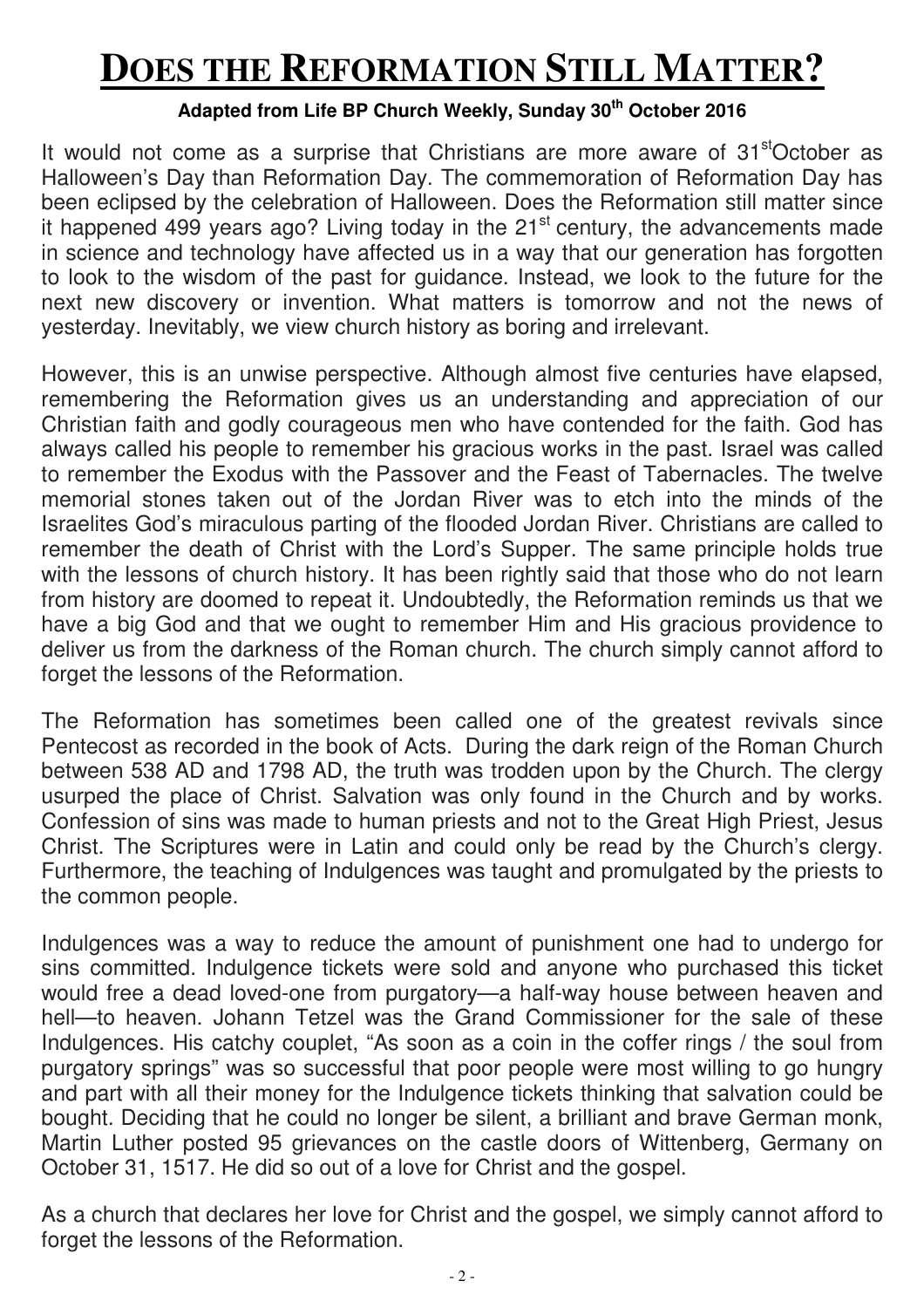The Reformation does matter as firstly, it brings us back to the Bible. The Bible is inspired by God (2 Timothy 3:16) and the only rule of faith and practice. We look to it as the final authority and therefore it takes precedence over the declarations of religious leaders, church tradition, councils and creeds. If not for the Reformation, people would not have a Bible in their own language in their hands and to have free access to the reading and studying of it under the illumination of the Holy Spirit.

Secondly, the Reformation reinforces the truth that Jesus is the only way to heaven. Salvation is not secured by the church but in the person of Jesus Christ. Jesus alone saves us by His grace (Ephesians 2:8, 9).

Thirdly, the Reformation reminds us that salvation is not work-based but grace-based. It is the supernatural work of the Holy Spirit and not human methods or strategies that brings us to Christ by freeing us from the bondage to sin. Being religious does not save us. It is purely by the grace of God.

Fourthly, the Reformation reminds us that we are justified by faith alone. It is God's pardon for guilty sinners granted and received through faith alone.

Lastly, the Reformation asserts that God's glory was the ultimate purpose of all things. God's sovereignty contributed ultimately to His own glory rather than to man's or to the church's. All of life can be lived for the glory of God; everything we do can and should be done for His glory.

These doctrines are called the five solas. Sola Scriptura (Bible alone), solus Christus (Christ alone), sola gratia (grace alone), sola fide (faith alone) and soli deo Gloria (glory to God alone). They form the bedrock of all that we believe.

In addition, the Reformers also laid out for us many of the practices of the church that we take for granted. Without the Reformation, the church would have lost sight of sermon preaching, celebrating the Mass instead.

Without the Reformation, we would not have congregational singing. Jan Hus, one of the pre-Reformation reformers, was condemned as a heretic for, among other things, having his congregation sing. Martin Luther and the other Reformers like John Calvin restored congregational singing to the church. We should offer our heartfelt thanks to God and these reformers who recaptured this important aspect of worship.

May we not remember the Reformation only once a year and be done with it. Our forefathers did not suffer at the hands of the Romanists that we might preach the gospel of free grace and raise the banner of Christian liberty only once a year. We ought to remember constantly that it is God who raised up the Reformers so that the gospel is recovered. We thank God that we could possess the gospel and have the privilege to share it with others. We thank God that the Word of God is central again. Simplicity is sought after in worship and church life. The work of Bible translation is hastened and every person of this world would be able to have a Bible in his or her own language. Therefore, the Reformation brings us back to the gospel, back to the Scriptures, and ultimately back to our Lord Jesus Christ.

- Rev Quek Keng Khwang